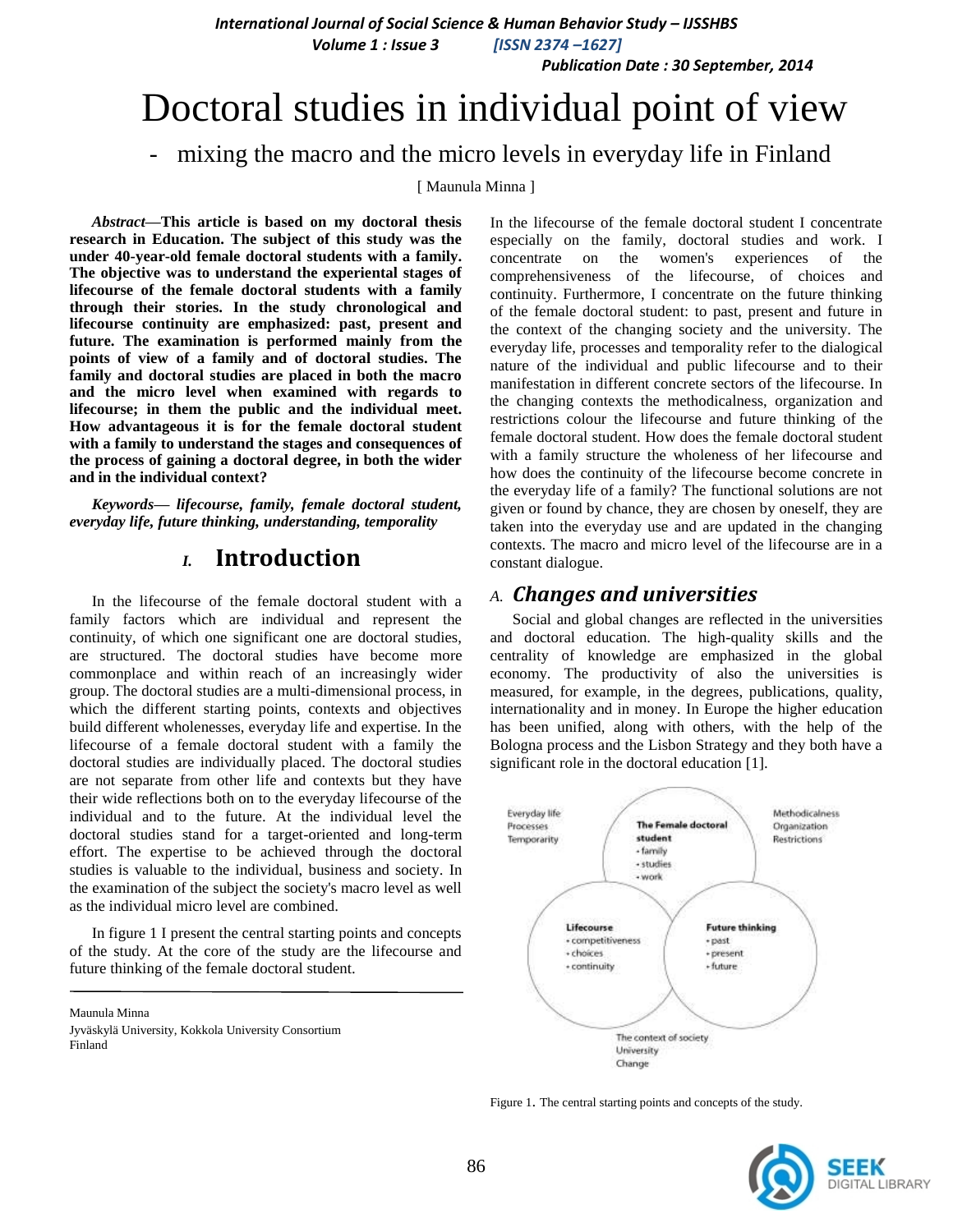#### *Publication Date : 30 September, 2014*

Increasing expectations are set for the doctoral education by different quarters. The objective with the comparability of degrees is the promotion of mobility, the shortening of graduating times and also the education which is of higher quality than before and meets the demands of different employment quarters. The starting point is an improvement of the appeal and competitiveness of European science in relation to the other continents. In spite of the common aspirations, the doctoral education is still heterogeneous nationally, according to the university and even according to the field. The objective of universities and the interest of the society is to produce even younger doctors, which the universities are directed towards by financing according to the results and by intensifying the practices in supervision [2].

The changes touch also Finnish science and the doctoral education which is in a central position from the point of view of the development of science. Systematized effectiveness and even better relevance to the working life are sought after for the doctoral education. In Finland the doctoral education has become more common and it has become feminized during the last decades. In Finland about 1600 doctors graduate every year, of whom more than half have been women since 2007, however, different fields have a majority of men or a majority of women [3]. Free doctoral education is arranged in each of the 16 Finnish universities and in principle it is available to everybody, however, the selection for doctoral education is based on the earlier academic performance and on the meritorious research plan [2]. In spite of the aims for equality the heritability of the level of education is still strong. According to the OECD report [4] 68% of the parents of Finnish university students are highly educated.

### *B. The future of the doctors*

The doctoral degree qualifies the doctor for the different specialist tasks of working life better than before and also the demands of working life towards the doctors increase continuously [5]. The work is often creative specialist work, in which learning new things and at the same time modifying their own skills and occupational identity are a natural and a continuous process. Of the future doctors only a fraction continue their working career in academic tasks, the majority moves to or continues to be employed in other lines of work [6]; [7]. The working life does not totally realize the doctors' potential yet, nor do the doctoral students and doctors themselves totally comprehend their wide possibilities. The universities have become aware of the challenge and have taken action to improve the doctoral students' readiness for working life. The cooperation of the universities and economic life is a good option for both the different operators and the students [8]. The position of research knowledge and skills are continually emphasized, examples of which are the increased knowledge requirements and the importance of innovations.

In spite of its wide connections and high objectives, studying for a doctoral degree is largely operation at the individual level which is affected by the individual starting points, objectives and contexts. Doctoral studies are undertaken in a number of ways: as work, in addition to work and in many alternating ways and the ones studying for a doctoral degree are also a heterogeneous group. It is advantageous for the doctoral student to realize the demands of the process, the available resources, the opportunities and challenges unfolding in the future and to clarify their own objectives.

# *C. Doctoral studies in individual lifecourse*

Alongside the changes and objectives an individual, the doctoral student needs to be considered. In an individual lifecourse the doctoral studies are a significant part of the whole. The diversified lifecourse is a strongly personal project, which consists of different training, relations, networks and family. The pedagogical-sociological concept of lifecourse represents the process of both the micro and the macro level: the social relationships of an individual in a changing society. In the concept of the lifecourse the private and public are combined, furthermore, in the examination the comprehensiveness instead of one sector of lifecourse and the development during the whole lifecourse are emphasized. In the lifecourse the individual's significant life events form the continuum. The lifecourse can be described in a simplified manner as a life in time, in which chronologic, biological, social and historical time take place. [9]; [10]; [11.]

The doctoral studies as well as an individual lifecourse are as a part of the social operation which is affected by other development. In the shared review of a macro and micro attention must be paid to their intersection, the everyday and concrete level of the operation. The reviewing of doctoral education is deepened by the identification and recognition of the interaction between macro and micro levels of the operation: the international cooperation and the uniform objectives create a large frame for the development, the national operation combines the long term major definitions of policy and levels of the everyday operation.

### *D. Everyday life and lifecourse*

The diversified lifecourse and the expanded possibilities require the matters to be examined as a whole. Orientation to the future combining different walks of life opens a wider perspective on the life and adulthood. The different life choices and decisions are the everyday combination of the different sectors of life. [11.] Each decision opens or closes doors, on the other hand the opportunities to reconsider the decisions reduce risks and provide the opportunity for different experiments. Even if the plans do not even come true as such, an attempt is made to adapt to the prevailing conditions and to experience the matters as proceeding according to their own plans [12]. Beck [13] emphasizes that the egocentricity is typical when designing one's own life. People want to develop their life as the one they desire and to operate within their own interests and objectives.

The doctoral studies are a demanding project for a woman with a family, where the commitment to them is a

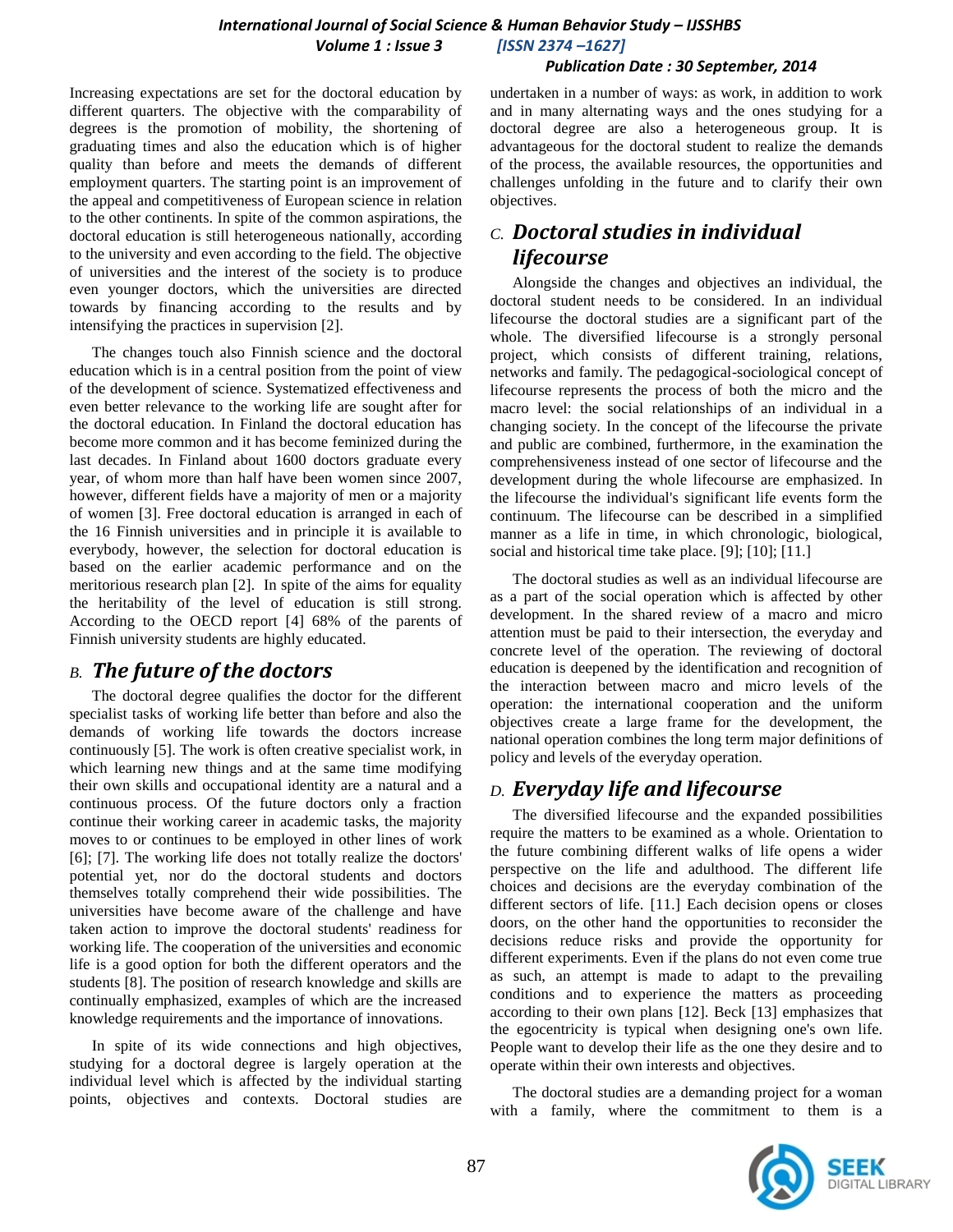### *International Journal of Social Science & Human Behavior Study – IJSSHBS Volume 1 : Issue 3 [ISSN 2374 –1627]*

### *Publication Date : 30 September, 2014*

precondition for success. The female doctoral students experience enthusiasm and commitment towards their doctoral studies even though the future is open and new challenges arising. The doctoral degree makes the participation in the competition possible and guarantees that the competition steps up. [14.] If one does not perceive the prevailing trends or know one's own direction, they may be faced by an unclear jungle of demands, the conflicting ideas and lack of clarity of the future possibilities. [6.] The doctoral students' thoughts which project to everyday life or to the future have not been really studied, their voices are in the background and in the adaptable role in the studies [15]. However, the major lines and the small implementors should form a dialogical wholeness and pay attention both in the name of meaningfulness and effectiveness.

In particular the under 40-year-old female doctoral students have simultaneously several projects which require time and input in their lives. Combining work and family life as well as the challenges with time usage are current and significant subjects from both the individual and from society's point of view. Big and significant choices become concrete in everyday life and tell more in detail about the value choices that have been made than the celebratory speeches, visions and strategies. The unstable education and labour markets as well as globalization have promoted the modernization and the weakening of traditional values. The earlier sets of norms and the common traditions have become looser, in which case individuality is emphasized. The rapidly changing situations require increasingly flexible methods of adaptation. [8.]

# **II. Purpose of the study**

In this study the lifecourse of the under 40-year-old female doctoral student with a family is examined. In the examination the chronological continuity and comprehensiveness of the lifecourse are emphasized as well as the constant demarcation and negotiation of a private and public sectors of the lifecourse. With my delimitation I direct the attention to the female doctoral student's family, the doctoral studies and work.

The graduating doctors will meet a different reality and future in comparison to earlier decades. The increase in the number of doctors, the change in the form of information and knowledge and in general the change in doctoral education create the need to examine the current practices and foundation of gaining a doctoral degree. The change forces in the discussion about the future of doctoral education and of the prospective doctors. The doctoral education has to answer the demands and the expectations, which are being set also by the future doctors. [6.] In the examination of the doctoral education attention must be paid simultaneously to the different levels of operation: the international cooperation and the uniform objectives create a large frame for the development, the national operation combines longer term major definitions of policy and the levels of everyday

operation. At the individual level carrying out the major lines eventually become everyday actions.

#### **The main question of the study are:**

- 1. How does the under 40-year-old female doctoral student with a family understand her lifecourse before the doctoral studies?
- 2. How does the female doctoral student organize her everyday life and connect the different sectors of her lifecourse?
- 3. How does the female doctoral student with a family perceive her own future as a prospective doctor?
	- 3.1 How do the present doctoral studies direct future thinking?
	- 3.2 How do the separate sectors of the life combine in the plans as a whole?
- 4. What types of female doctoral students form in the examination of the lifecourse?

The research material consisted of 12 narrative theme interviews. The female doctoral students in the research carried out their studies in three different Finnish universities and were at different stages in their studies in different fields. The analysis of the material was the content analysis of themes which develop hermeneutically as well as narrative classification stemming from the themes and constructing of types of stories. The study is placed in the area of the pedagogics and represents theoretically and methodologically the pedagogical-sociological lifecourse research examined in a hermeneutical manner as well as applying a phenomenological and narrative approach.

# **III. Results of the study**

The results of the study conveyed the comprehensiveness and continuity of the lifecourse told by the female doctoral students with a family. The female doctoral student constructed their life actively as directed by their family and their doctoral studies.

### *A. Early years*

The stages of lifecourse for the women studying for a doctoral degree were fairly homogeneous. Families of their childhood and early school years were described most often as ordinary. The academic careers began varyingly individually and the early stages were reflected in the future stages of academic and other life. Comprehensive style of operation and a way of organizing everyday life that were adopted during the master's degree studies became fairly static. In the whole lifecourse the time of establishing a family in relation to the stage in the studies was also reflected. The ones who started a family early adopted in their circumstances an efficient organization and diverse activity. The significant separating factors proved to be the starting motives of doctoral studies and understanding the demands of the process of gaining a

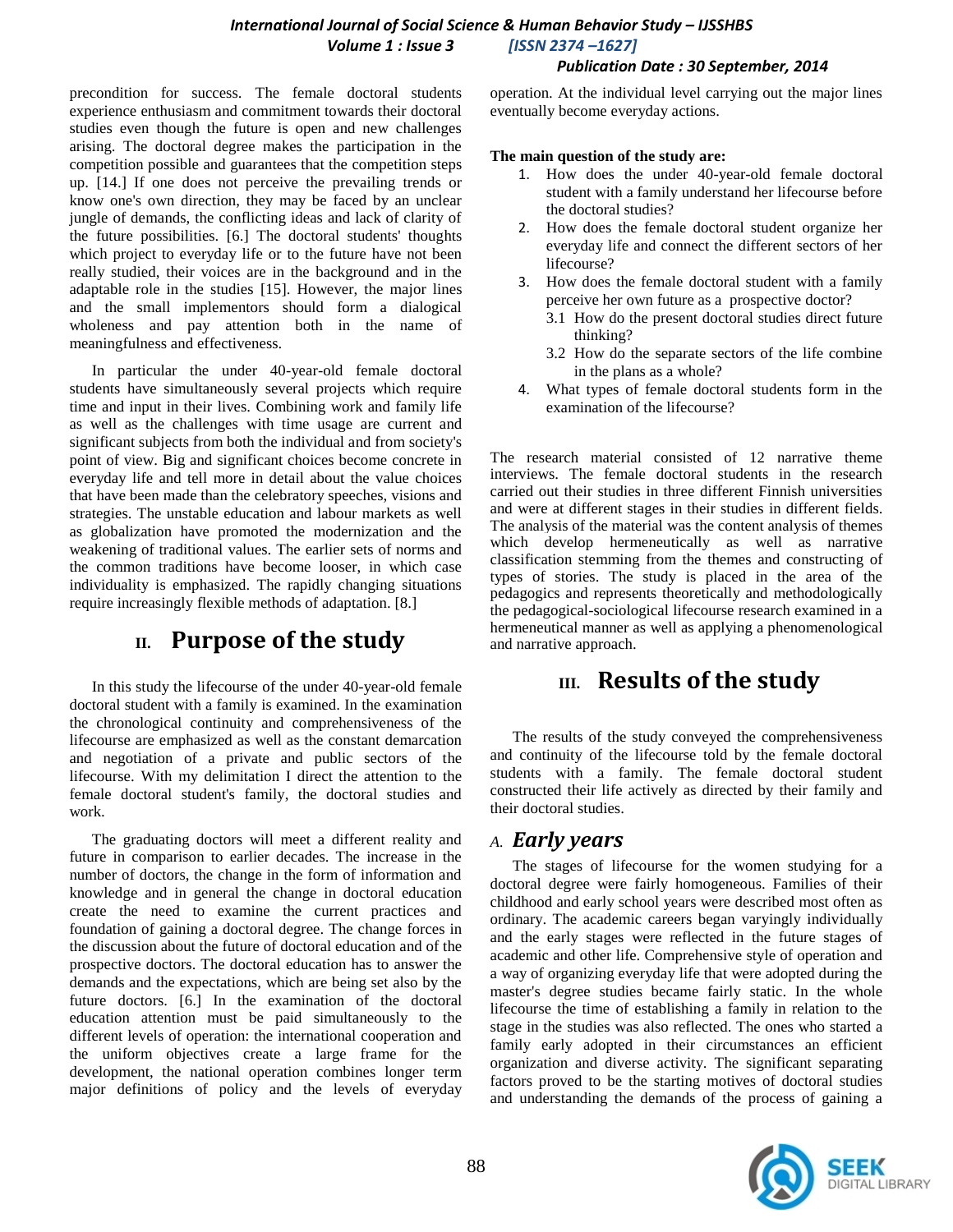### *Publication Date : 30 September, 2014*

doctoral degree. The motives of examined female doctoral students for starting the doctoral studies were fairly light: over half started the doctoral studies directed by external motivation factors, such as in order to avoid unemployment or because of the lack of other alternatives. The different factors of lifecourse overlapped with each other and with the wholeness. The different factors were tightly connected and formed a dynamic wholeness of lifecourse. The past stages of the lifecourse had significance in the present and future of the lifecourse.

### *B. Commitments and organizations*

According to the results, reflecting on the starting motive of doctoral studies was useful and when the doctoral studies proceeded, its development deepened the experienced meaningfulness and commitment to the studies. The superficial motive was associated with the serious considerations of discontinuing the doctoral studies and with difficulties in everyday organization. If the doctor studies were regarded as meaningful, then the everyday organization also ran well. All the female doctoral students experienced everyday challenges and over half had considered discontinuing their studies at some stage.

The method of undertaking the doctoral studies determined the process of gaining a doctoral degree, the forming of the everyday life's conditions of lifecourse and also partly the future for female doctoral students with a family. The doctoral studies that were undertaken as work fitted well into family and other life. Studying alongside other life threw the everyday life into busy performing and into constant organizing. The study showed that the time of starting the family in relation to the stage in studies was significant: the ones who had begun the family early carried out doctoral studies part-time and drifted to the margins also in working life. All the female doctoral students organized their everyday life for the advantage of the family but did not sacrifice themselves. The family supported as well as challenged the doctoral studies.

### *C. New challenges*

The results showed that gaining a doctoral degree was an intermediate stopping point in the lifecourse of a women with a family. After graduating as a doctor new challenges would dawn. The future women doctors were especially worried about their employment in the uncertain labour market of temporary employment. None of the women in my study had permanent employment. To the ones who had studied in addition to working, getting employed was a constant challenge and a primary objective. Gaining a doctoral degree is a big threshold to the ones who had undertaken doctoral studies as their work: the work and the studies would end simultaneously. The women appreciated the work experience they had gained and regarded it as useful from the point of view of future employment. One did not want to expand the proportion of work in the lifecourse and everyday life in the future, their other life also was valuable according to the

female doctoral students. Other challenges for the future for the women with a family were internationalization, competitiveness and the conflicts to do with use of time. Meaningfulness, versatility and peacefulness were expected for the future. The opportunities for independent choices were regarded as important.

### *D. The types of female doctoral students*

From the material three types of female doctoral students and their lifecourses were analysed: Project leader (6), Survivor (4) and Seeker (2), whose lifecourses and use of time formed differently. *The Project leader* undertook her doctoral studies as paid work and had advanced the furthest in the studies of all the types. The Project leader divided lifecourse events into sections and reserved separate time resources for each event. She had acquired work experience comprehensively also from outside the university. In the Project leader's family there was one child and another one was hoped for. The lifecourse was planned and clearly consistent. *The Survivor* carried out her doctor studies in addition to her other life. The primary objective was to obtain employment in their own field fast. The Survivor actively organizes her everyday life in the family, her uncertain career of temporary work and her doctoral studies. The Survivor's work history was mixed and the family ready established. The lifecourse was of ordinary everyday life and continuous organization. *The Seeker* undertook her doctoral studies as paid work but experienced that she was at a dead end with them. She considered discontinuing the studies, but an economic responsibility for the family narrowed the choices. The Seeker hoped for an addition in the family in the near future, which would make taking a break from a heavy phase of life possible. The Seeker's work experience was limited. The direction of the Seeker's lifecourse was lost and the situation required making decisions.

# **IV. Conclusions**

Based on the findings of the study, it is important to personally understand the lifecourse continuity. The past stages of the lifecourse, such as the formed idea of the demands of the studying, the nature of the acquired work experience and vision of the development of own career are reflected in the choices in the present and in the possibilities perceptible in the future. The hopes and objectives for the future direct the operation of female doctoral student in the present.

The doctoral studies and the family are in a significant position in the construction of the lifecourse and everyday life of the female doctoral student with a family. The family and doctoral studies determine the overall context of lifecourse as most central and become attached to the chronological continuum: to past, present and future. The doctoral studies and graduating as a doctor are not only a separate degree but